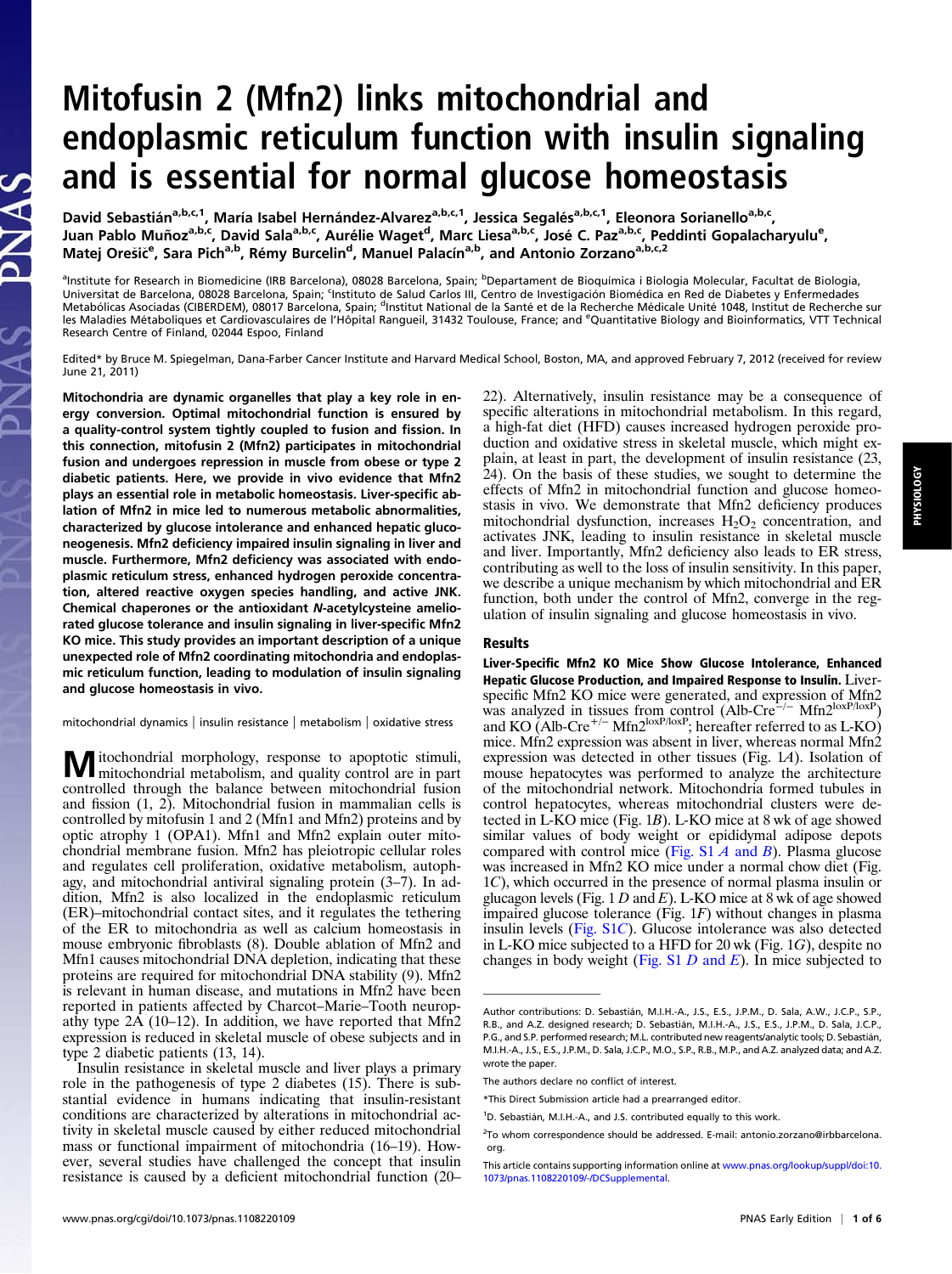

Fig. 1. Liver-specific Mfn2 ablation causes glucose intolerance and a reduced response to insulin. (A) Mfn2 protein levels from various tissues in control and L-KO mice. (B) Representative images of mitochondria in isolated hepatocytes. Mitochondria were visualized by transfecting hepatocytes with DsRed2-mito vector. (C–E) Plasma glucose insulin and glucagon levels in mice fed a normal diet (ND) or a HFD ( $n = 8-12$ ). (F) Glucose tolerance test (GTT) on mice fed a normal diet (n = 15-20). (G) GTT on mice fed a HFD (n = 8-12). (H) Insulin tolerance tests on mice fed a HFD (n = 8-12). (I) Pyruvate challenge (n = 15-20). (J) Hepatic expression of gluconeogenic genes (n = 8–12). (K) CRTC2 phosphorylation in livers from fed or 4-h fasting mice. Data represent mean  $\pm$  SEM. \*P < 0.05. C, control; G6Pase, glucose 6-phosphatase; PC, pyruvate carboxylase.

a HFD, plasma glucose was similar in control and L-KO mice (Fig. 1C). In contrast, plasma insulin levels were markedly greater in L-KO mice (Fig. 1D). The L-KO mouse subjected to a HFD showed impaired glucose tolerance and high basal plasma insulin levels, suggesting susceptibility to insulin resistance. In keeping with this finding, insulin administration caused a lower hypoglycemic response in L-KO mice than in controls when subjected to a HFD (Fig. 1H).

The impaired glucose tolerance of L-KO mice was characterized by enhanced hepatic glucose production by gluconeogenesis (assessed by the pyruvate challenge test) (Fig. 1I) and by increased expression of genes encoding for gluconeogenic enzymes [pyruvate carboxylase, phosphoenolpyruvate carboxykinase (PEPCK), or glucose 6-phosphatase] and regulators of gluconeogenesis such as peroxisome proliferator-activated receptor γ coactivator 1α  $(PGC-1\alpha)$  (Fig. 1*J*). These results suggest that Mfn2 loss of function increases the expression of cAMP-response element-binding (CREB) target genes (25). Next we studied the possibility that the nuclear factor CREB-regulated transcription coactivator 2 [CRTC2 (TORC2)] was activated by dephosphorylation in livers from L-KO mice. In the fed state, CRTC2 was mainly phosphorylated, and no differences were detected between control and Mfn2 KO mice (Fig. 1K). However, Mfn2 KO mice showed a greater response to 4 h of fasting so that most CRTC2 was dephosphorylated (Fig. 1K). No changes in the expression of forkhead box protein O1 (FoxO1) or hepatocyte nuclear factor 4 (HNF4) were detected [\(Fig. S2\)](http://www.pnas.org/lookup/suppl/doi:10.1073/pnas.1108220109/-/DCSupplemental/pnas.201108220SI.pdf?targetid=nameddest=SF2), but a reduced phosphorylation of

2 of 6 | <www.pnas.org/cgi/doi/10.1073/pnas.1108220109> Sebastián et al.

FoxO1 was detected in the L-KO group after insulin treatment ([Fig. S2](http://www.pnas.org/lookup/suppl/doi:10.1073/pnas.1108220109/-/DCSupplemental/pnas.201108220SI.pdf?targetid=nameddest=SF2)C). These results suggest that Mfn2 deficiency causes a greater activation of CRTC2 and FoxO1 as well as the induction of target genes and gluconeogenesis.

Mef2C-Cre<sup>+/−</sup> Mfn2<sup>loxP/loxP</sup> Mice Show Higher Susceptibility to Developing Glucose Intolerance and Insulin Resistance in Response to Aging or HFD. Mfn2<sup>loxP/loxP</sup> mice were crossed with a mouse strain expressing Cre recombinase under the control of the MEF2C promoter (mef2C-73K-Cre) (26). The expression of Mfn2 was analyzed in control (mef2C-Cre<sup>-/−</sup> Mfn2<sup>loxP</sup>) and KO (mef2C-Cre<sup>+/−</sup> Mfn2<sup>loxP</sup>) mice. Mfn2 protein expression in the KO group was markedly reduced (80% decrease) in skeletal muscle, heart, and brain, and a near 50% reduction was detected in adipose tissues, kidney, or liver (Fig. 2A). Immunofluorescence analysis indicated that Mfn2 was markedly depleted in muscle fibers from mef2C-Cre<sup>+/−</sup>  $Mfn2^{loxP/loxP}$  mice (Fig. 2B). Furthermore, skeletal muscle from mef2C-Cre<sup>+/−</sup> Mfn2<sup>loxP/loxP</sup> mice showed mitochondrial fragmentation compared with the control group, as assessed by confocal microscopy of muscles after in vivo gene transfer of DsRed2-Mito vector (Fig. 2C). At 24 wk old, Mfn2 KO mice showed unaltered values of body weight, epididymal adipose tissue, and plasma levels of glucose and insulin ([Fig. S3](http://www.pnas.org/lookup/suppl/doi:10.1073/pnas.1108220109/-/DCSupplemental/pnas.201108220SI.pdf?targetid=nameddest=SF3)  $A-D$ ) as well as normal glucose tolerance ([Fig. S3](http://www.pnas.org/lookup/suppl/doi:10.1073/pnas.1108220109/-/DCSupplemental/pnas.201108220SI.pdf?targetid=nameddest=SF3)B). However, 54-wk-old Mfn2 KO mice showed fasting hyperinsulinemia and high plasma insulin levels after a glucose challenge, in the presence of a normal glucose tolerance (Fig.  $2 D$  and  $E$ ) and normal body weight, indicating the existence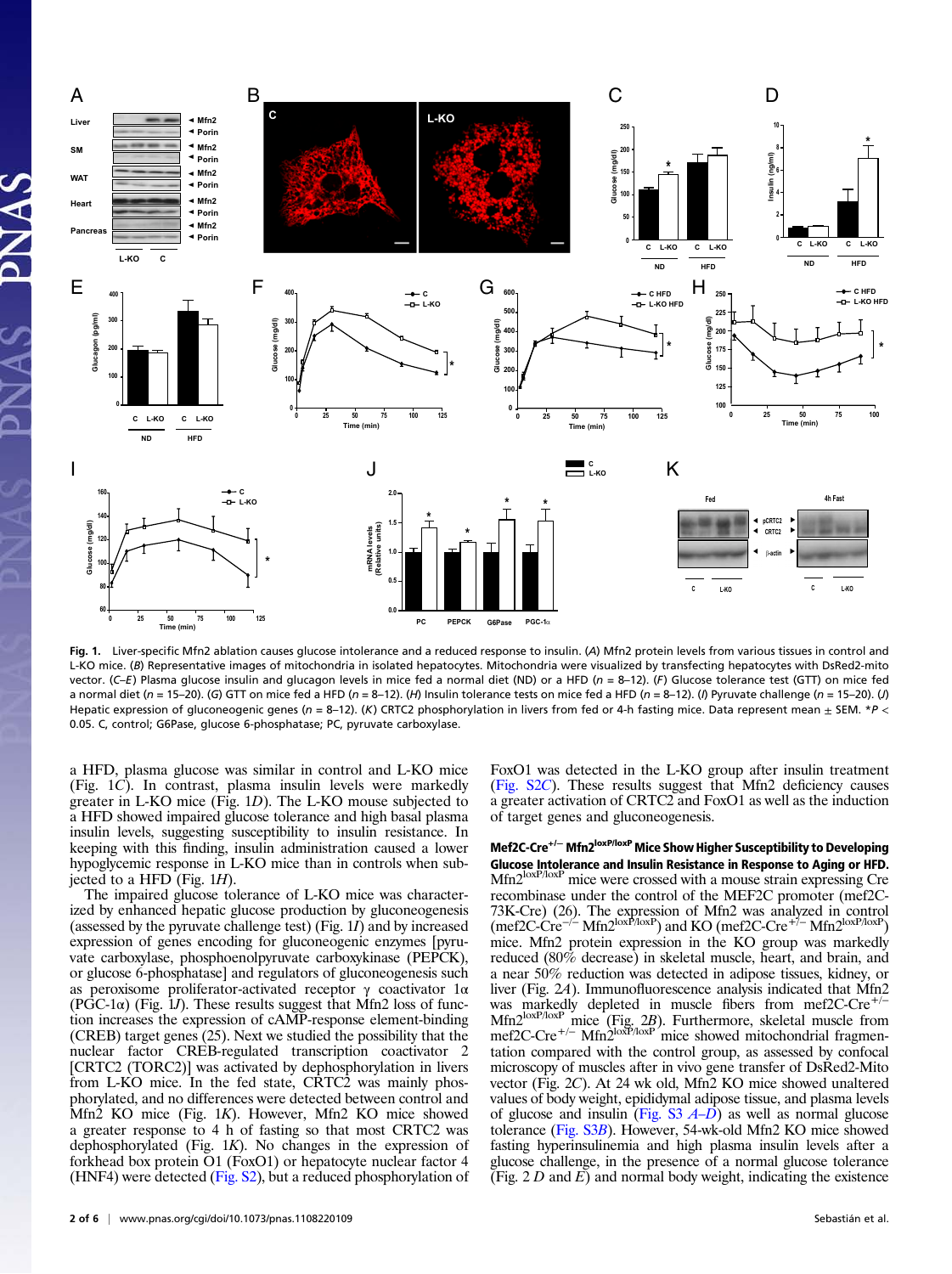

Fig. 2. Mfn2 KO mice show impaired glucose tolerance, high plasma insulin levels, and insulin resistance in response to aging or HFD. (A) Mfn2 protein levels in mitochondrial extracts from several tissues in control (C) and Mfn2 KO mice and densitometric quantification ( $n = 3-8$ ). (B) Confocal images of intracellular localization of Mfn2 by immunofluorescence in transversal sections of gastrocnemius muscles of control and KO mice. (Scale bars: 50 μm.) (C) Mitochondrial network was visualized by confocal microscopy using longitudinal sections of tibialis anterior muscles expressing a DsRed2-Mito vector that specifically labels mitochondria. (Scale bars: 50 µm.) (D) GTT on 54-wk-old mice (n = 8). (E) Insulin levels during the GTT in 54-wk-old mice (n = 8). (F) GTT on mice subjected to a HFD for 14 wk (n = 8-12). (G) Insulin levels during the GTT in HFD-fed mice (n = 8-12). (H) Insulin tolerance test in mice subjected to a HFD for 14 wk (n = 8-12). (I) Glucose fluxes during the euglycemic-hyperinsulinemic clamp in HFD-fed mice (26 wk) ( $n = 5$ ). (J) Muscle glycogen synthesis assessed during euglycemic-hyperinsulinemic clamp in mice fed a HFD ( $n = 5$ ). Data represent mean  $\pm$  SEM. \*P < 0.05 vs. control mice.

of insulin resistance. After 14 wk on a HFD, Mfn2 KO mice showed impaired glucose tolerance compared with controls and higher plasma insulin levels, thereby suggesting a greater extent of insulin resistance (Fig.  $2 F$  and G). In keeping with this finding, insulin caused a lower hypoglycemic response in Mfn2 KO mice than in controls when subjected to a HFD (Fig. 2H). The impact of Mfn2 ablation on whole-body glucose utilization was determined in conscious mice treated with a HFD for 26 wk during an euglycemichyperinsulinemic clamp (Fig. 2 *I–J*). During hyperinsulinemic conditions, Mfn2 KO mice showed a trend to enhance hepatic glucose production and to reduce glucose infusion rate compared with wildtype mice (Fig. 2I). During the clamp, incorporation of glucose into muscle glycogen was reduced in Mfn2 KO mice, although differences did not reach statistical significance (Fig. 2J). The absence of significant differences in insulin sensitivity between control and KO mice may be explained by the use of five mice per group, which underpowered these experiments compared with other studies, and by the long exposure of mice to a HFD. Altogether, our results indicate that deficient expression of Mfn2 in adult mice causes metabolic alterations that are associated with a higher susceptibility to insulin resistance in response to aging or to a HFD.

Mfn2 Deficiency Impairs Insulin Signaling in Liver, Skeletal Muscle, and Muscle Cells. On the basis of the impact of Mfn2 loss of function on glucose disposal and plasma insulin levels, we next tested whether Mfn2 affects insulin signaling in liver and in skeletal muscle. Defective hepatic insulin signaling [lower activation of insulin receptor substrate 1 (IRS1) and IRS2 association to the p85 subunit of PI3K or Akt phosphorylation] was detected in L-KO mice (Fig. 3A and [Fig. S4](http://www.pnas.org/lookup/suppl/doi:10.1073/pnas.1108220109/-/DCSupplemental/pnas.201108220SI.pdf?targetid=nameddest=SF4)A). The expression of the β-subunit of insulin receptors IRS1, p85 subunit of PI3K, or Akt was normal (Fig. 3A and [Fig. S4](http://www.pnas.org/lookup/suppl/doi:10.1073/pnas.1108220109/-/DCSupplemental/pnas.201108220SI.pdf?targetid=nameddest=SF4)B), and IRS2 was markedly repressed [\(Fig. S4](http://www.pnas.org/lookup/suppl/doi:10.1073/pnas.1108220109/-/DCSupplemental/pnas.201108220SI.pdf?targetid=nameddest=SF4)B).

Soleus muscles from Mfn2-deficient mice subjected to chow diet were incubated in the absence or presence of insulin and then insulin-stimulated. Akt phosphorylation was analyzed. Muscles from control mice underwent a marked phosphorylation of Akt in response to insulin, and this effect was reduced in muscles of Mfn2-deficient mice [\(Fig. S4](http://www.pnas.org/lookup/suppl/doi:10.1073/pnas.1108220109/-/DCSupplemental/pnas.201108220SI.pdf?targetid=nameddest=SF4)C). Similarly, insulin-stimulated Akt phosphorylation was blocked in soleus muscles of Mfn2-deficient mice subjected to a HFD [\(Fig. S4](http://www.pnas.org/lookup/suppl/doi:10.1073/pnas.1108220109/-/DCSupplemental/pnas.201108220SI.pdf?targetid=nameddest=SF4)D). Defective insulin signaling (lower IRS1 association to the p85 subunit of PI3K or Akt phosphorylation but normal insulin receptor activation) was detected in Mfn2-deficient mice treated with a HFD in response to in vivo insulin administration (Fig. 3B and Fig.  $S4E$ ). Insulin-induced p38 phosphorylation was not altered in muscles from Mfn2-deficient mice ([Fig. S5](http://www.pnas.org/lookup/suppl/doi:10.1073/pnas.1108220109/-/DCSupplemental/pnas.201108220SI.pdf?targetid=nameddest=SF5)D). To determine whether Mfn2 deficiency triggers an autonomous cellular response, Mfn2 was silenced in L6E9 muscle cells [\(Fig. S6](http://www.pnas.org/lookup/suppl/doi:10.1073/pnas.1108220109/-/DCSupplemental/pnas.201108220SI.pdf?targetid=nameddest=SF6)A). Mfn2 knockdown muscle cells showed an impaired capacity to respond to insulin. Insulin-stimulated glucose transport was markedly blocked in these cells ([Fig. S6](http://www.pnas.org/lookup/suppl/doi:10.1073/pnas.1108220109/-/DCSupplemental/pnas.201108220SI.pdf?targetid=nameddest=SF6)B). Furthermore, Mfn2 knockdown cells showed impaired insulin signaling characterized by lower activation of Akt and IRS1 or a lower association of the p85 subunit of PI3K to IRS1, with no changes in insulin receptor phosphorylation [\(Fig. S6](http://www.pnas.org/lookup/suppl/doi:10.1073/pnas.1108220109/-/DCSupplemental/pnas.201108220SI.pdf?targetid=nameddest=SF6)C). Overall,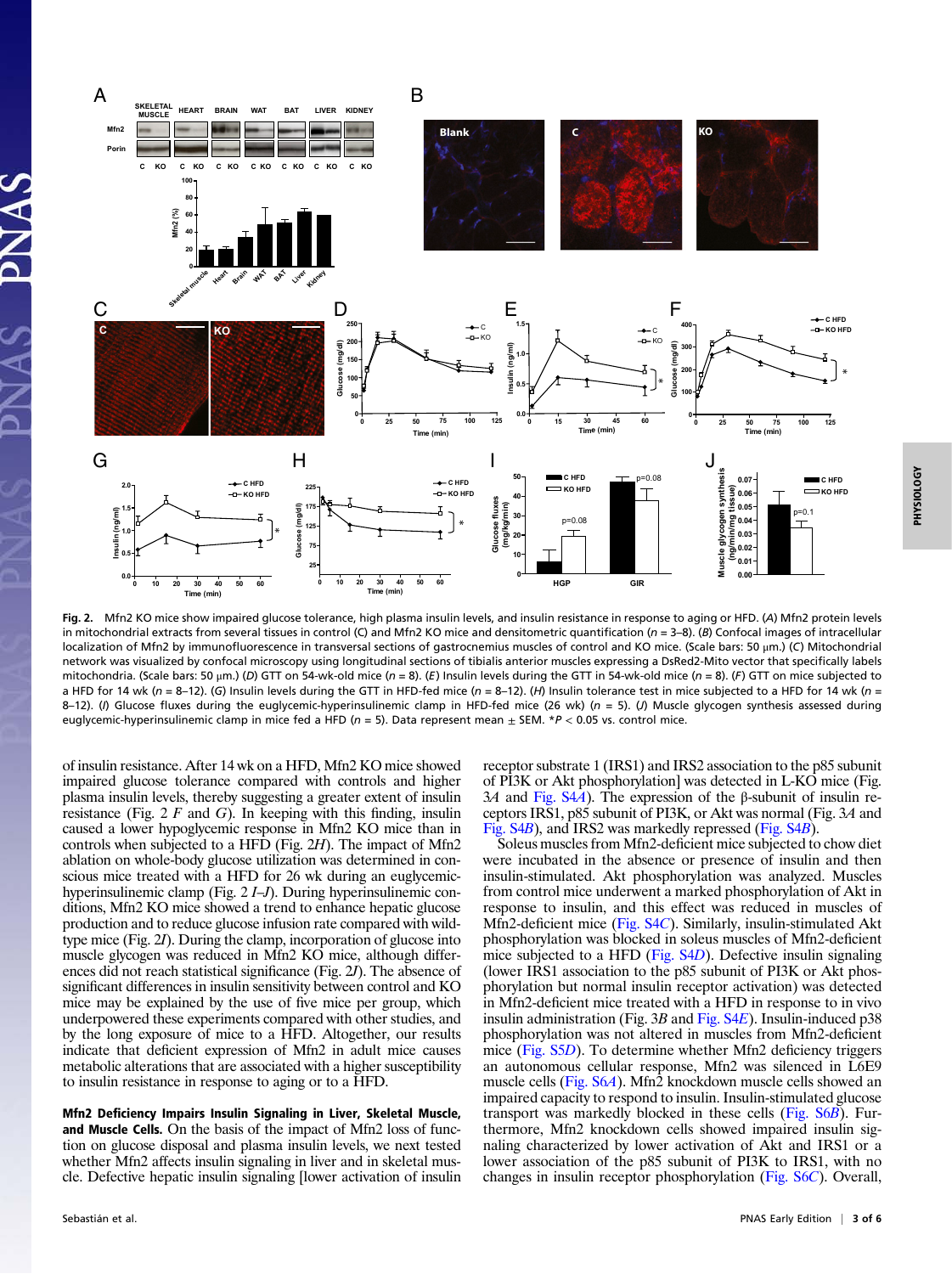

Fig. 3. Mfn2 loss-of-function impairs insulin signaling in liver and skeletal muscle in vivo. (A) Insulin receptor (IR) tyrosine phosphorylation, p85 subunit of PI3K bound to IRS1 or IRS2, and Akt phosphorylation were measured using specific antibodies in liver extracts from C or L-KO mice on a normal diet 5 min after portal vein insulin injection. (B) Insulin receptor (IR) tyrosine phosphorylation, p85 subunit of PI3K bound to IRS1, and Akt phosphorylation were measured in gastrocnemius extracts from C or KO mice on high-fat diet.

the pattern of alterations in insulin signaling was similar in Mfn2-silenced muscle cells and in muscle obtained from Mfn2 deficient mice.

Mfn2 Deficiency Causes Mitochondrial Dysfunction and Enhanced Hydrogen Peroxide Concentrations. We next analyzed whether Mfn2 deficiency caused mitochondrial dysfunction. Mfn2-ablated liver mitochondria exhibited a reduced state 4 and state 3 respiration [\(Fig. S7](http://www.pnas.org/lookup/suppl/doi:10.1073/pnas.1108220109/-/DCSupplemental/pnas.201108220SI.pdf?targetid=nameddest=SF7)A) as well as reduced respiratory activities of complexes  $I + III$  or  $II + III$  [\(Fig. S7](http://www.pnas.org/lookup/suppl/doi:10.1073/pnas.1108220109/-/DCSupplemental/pnas.201108220SI.pdf?targetid=nameddest=SF7)B). These changes occurred in the absence of alterations in the expression of subunits of respiratory complexes, mitochondrial DNA copy number, or ATP concentrations (Fig.  $S7$  C–E). Under those conditions, the content of hydrogen peroxide was enhanced in liver upon Mfn2 depletion ([Fig. S7](http://www.pnas.org/lookup/suppl/doi:10.1073/pnas.1108220109/-/DCSupplemental/pnas.201108220SI.pdf?targetid=nameddest=SF7)F). This result occurred in the presence of reduced superoxide dismutase (SOD) and catalase activities as well as no changes in glutathione peroxidase (GPx) or glutathione reductase  $(GR)$  activities in L-KO mice (Fig.  $S7G$ ) or in the reduced glutathione to oxidized glutathione ( $\overline{GSH}/\overline{GS}$ SG) ratio ( $\overline{Fig. S7H}$ ).

We have analyzed mitochondrial function in two models of muscle Mfn2 deficiency, i.e., Mfn2 KO mice and in mice electroporated with microRNA (miRNA). Skeletal muscles composed of mixed fast-twitch muscle fibers obtained from Mfn2 KO mice showed a reduced respiratory control ratio, which occurred in the absence of significant changes in state 3 and state 4 oxygen consumption [\(Fig. S8](http://www.pnas.org/lookup/suppl/doi:10.1073/pnas.1108220109/-/DCSupplemental/pnas.201108220SI.pdf?targetid=nameddest=SF8)  $\vec{A}$  and  $\vec{B}$ ). Electroporation of miRNA caused a marked reduction of Mfn2 in mixed fast-twitch muscle fibers ([Fig. S8](http://www.pnas.org/lookup/suppl/doi:10.1073/pnas.1108220109/-/DCSupplemental/pnas.201108220SI.pdf?targetid=nameddest=SF8)C). Under these conditions, expression of protein subunits encoding for succinate dehydrogenase complex subunit A (SdhA; complex II) and cytochrome c oxidase subunit IV (Cox IV; complex IV) were repressed [\(Fig. S8](http://www.pnas.org/lookup/suppl/doi:10.1073/pnas.1108220109/-/DCSupplemental/pnas.201108220SI.pdf?targetid=nameddest=SF8)D), and activity of respiratory complex IV was reduced in Mfn2-deficient muscles [\(Fig. S8](http://www.pnas.org/lookup/suppl/doi:10.1073/pnas.1108220109/-/DCSupplemental/pnas.201108220SI.pdf?targetid=nameddest=SF8)E). Mfn2 ablation did not alter mitochondrial DNA copy number [\(Fig. S8](http://www.pnas.org/lookup/suppl/doi:10.1073/pnas.1108220109/-/DCSupplemental/pnas.201108220SI.pdf?targetid=nameddest=SF8)F), the expression of porin, or ATP concentrations [\(Fig. S8](http://www.pnas.org/lookup/suppl/doi:10.1073/pnas.1108220109/-/DCSupplemental/pnas.201108220SI.pdf?targetid=nameddest=SF8)G). Mfn2-ablated soleus muscles (enriched in slow-twitch oxidative fibers) showed reduced glucose oxidation [\(Fig. S8](http://www.pnas.org/lookup/suppl/doi:10.1073/pnas.1108220109/-/DCSupplemental/pnas.201108220SI.pdf?targetid=nameddest=SF8)H), increased expression of protein subunits encoding for NADH dehydrogenase (ubiquinone) 1α subcomplex 9 (Ndufa9; complex I) and SdhA (complex II), as well as reduced expression of ubiquinol-cytochrome  $c$  reductase core protein 2 (Uqcrc2; complex III) and Cox IV (complex IV) ([Fig. S8](http://www.pnas.org/lookup/suppl/doi:10.1073/pnas.1108220109/-/DCSupplemental/pnas.201108220SI.pdf?targetid=nameddest=SF8)I).

Additional evidence indicating that Mfn2 deficiency causes mitochondrial dysfunction came from studies in muscle cells in culture. Mfn2-silenced muscle cells showed enhanced routine respiration, reduced respiratory control ratio, and enhanced re-spiratory leak in the absence of changes in ATP levels ([Fig. S6](http://www.pnas.org/lookup/suppl/doi:10.1073/pnas.1108220109/-/DCSupplemental/pnas.201108220SI.pdf?targetid=nameddest=SF6))  $E-H$  $E-H$ ). The content of hydrogen peroxide was also enhanced in skeletal muscle upon Mfn2 depletion [\(Fig. S8](http://www.pnas.org/lookup/suppl/doi:10.1073/pnas.1108220109/-/DCSupplemental/pnas.201108220SI.pdf?targetid=nameddest=SF8)J) or in Mfn2 silenced muscle cells ([Fig. S6](http://www.pnas.org/lookup/suppl/doi:10.1073/pnas.1108220109/-/DCSupplemental/pnas.201108220SI.pdf?targetid=nameddest=SF6)I). These results occurred in the presence of enhanced GPx activity and no changes in SOD, catalase, or GR activities in Mfn2 KO mice ([Fig. S8](http://www.pnas.org/lookup/suppl/doi:10.1073/pnas.1108220109/-/DCSupplemental/pnas.201108220SI.pdf?targetid=nameddest=SF8)K) or in the GSH/GSSG ratio [\(Fig. S8](http://www.pnas.org/lookup/suppl/doi:10.1073/pnas.1108220109/-/DCSupplemental/pnas.201108220SI.pdf?targetid=nameddest=SF8)L).

Mfn2 Deficiency Causes ER Stress and Activates JNK in Liver and Muscle. It has been reported that Mfn2 plays a key role in the tethering of ER to mitochondria (8). On the basis of this information, we analyzed the possible development of ER stress caused by Mfn2 deficiency. Livers from L-KO mice showed a marked increase in phosphorylated eukaryotic translation initiation factor 2α (eIF2α), DNA-damage inducible transcript 3 or Ddit3 (CHOP), and phosphorylated IRE1 (markers of ER stress) compared with controls (Fig. 4A and [Fig. S9](http://www.pnas.org/lookup/suppl/doi:10.1073/pnas.1108220109/-/DCSupplemental/pnas.201108220SI.pdf?targetid=nameddest=SF9)A). An increased abundance of ER stress markers such as phosphorylated eIF2α, CHOP, activating transcription factor 6 (ATF6), and GRP78 or glucose-regulated protein (BiP) was also detected in Mfn2-deficient skeletal muscle (Fig. 4B and [S9](http://www.pnas.org/lookup/suppl/doi:10.1073/pnas.1108220109/-/DCSupplemental/pnas.201108220SI.pdf?targetid=nameddest=SF9)B). Thus, our data indicate ER stress in liver and muscle under conditions of Mfn2 deficiency.

ER stress or reactive oxygen species (ROS) activate JNK, which, in turn, phosphorylates IRS proteins and inhibits insulin signaling (27–29). In light of this process and the enhanced hydrogen peroxide concentrations, we next analyzed the effects of Mfn2 depletion on JNK activation as well as on the phosphorvlation of Ser<sup>307</sup> in IRS1. Liver extracts obtained from L-KO mice showed higher activation of JNK and greater phosphorylation of Ser<sup>307</sup> in IRS1 (Fig. 4 C and D and Fig.  $\overline{S9}$  C and D). Similarly, JNK phosphorylation was enhanced in Mfn2-deficient skeletal muscle or muscle cells, and an enhanced phosphorylation of Ser<sup>307</sup> in IRS1 was also detected (Fig.  $4E-G$  and [Fig. S9](http://www.pnas.org/lookup/suppl/doi:10.1073/pnas.1108220109/-/DCSupplemental/pnas.201108220SI.pdf?targetid=nameddest=SF9)  $E-G$ ).

To determine whether JNK plays a role in the development of reduced insulin signaling under conditions of Mfn2 deficiency, control and Mfn2-silenced muscle cells were incubated with the selective JNK inhibitor SP600125 (30). This compound blocked JNK activation induced by Mfn2 silencing and normalized insulin-stimulated Akt phosphorylation [\(Fig. S9](http://www.pnas.org/lookup/suppl/doi:10.1073/pnas.1108220109/-/DCSupplemental/pnas.201108220SI.pdf?targetid=nameddest=SF9)F) as well as Ser<sup>307</sup> IRS1 phosphorylation ([Fig. S9](http://www.pnas.org/lookup/suppl/doi:10.1073/pnas.1108220109/-/DCSupplemental/pnas.201108220SI.pdf?targetid=nameddest=SF9)G). Altogether, our studies indicate that Mfn2 deficiency causes ER stress, mitochondrial dysfunction, hydrogen peroxide increase, and JNK activation, leading to altered insulin signaling in cells via phosphorylation of IRS1 at  $\text{Ser}^3$ 

Tauroursodeoxycholic Acid (TUDCA) or N-Acetylcysteine (NAC) Normalizes Insulin Signaling and Glucose Tolerance in Liver-Specific Mfn2 KO Mice. To demonstrate the role of ER stress in the maintenance of reduced insulin signaling and altered glucose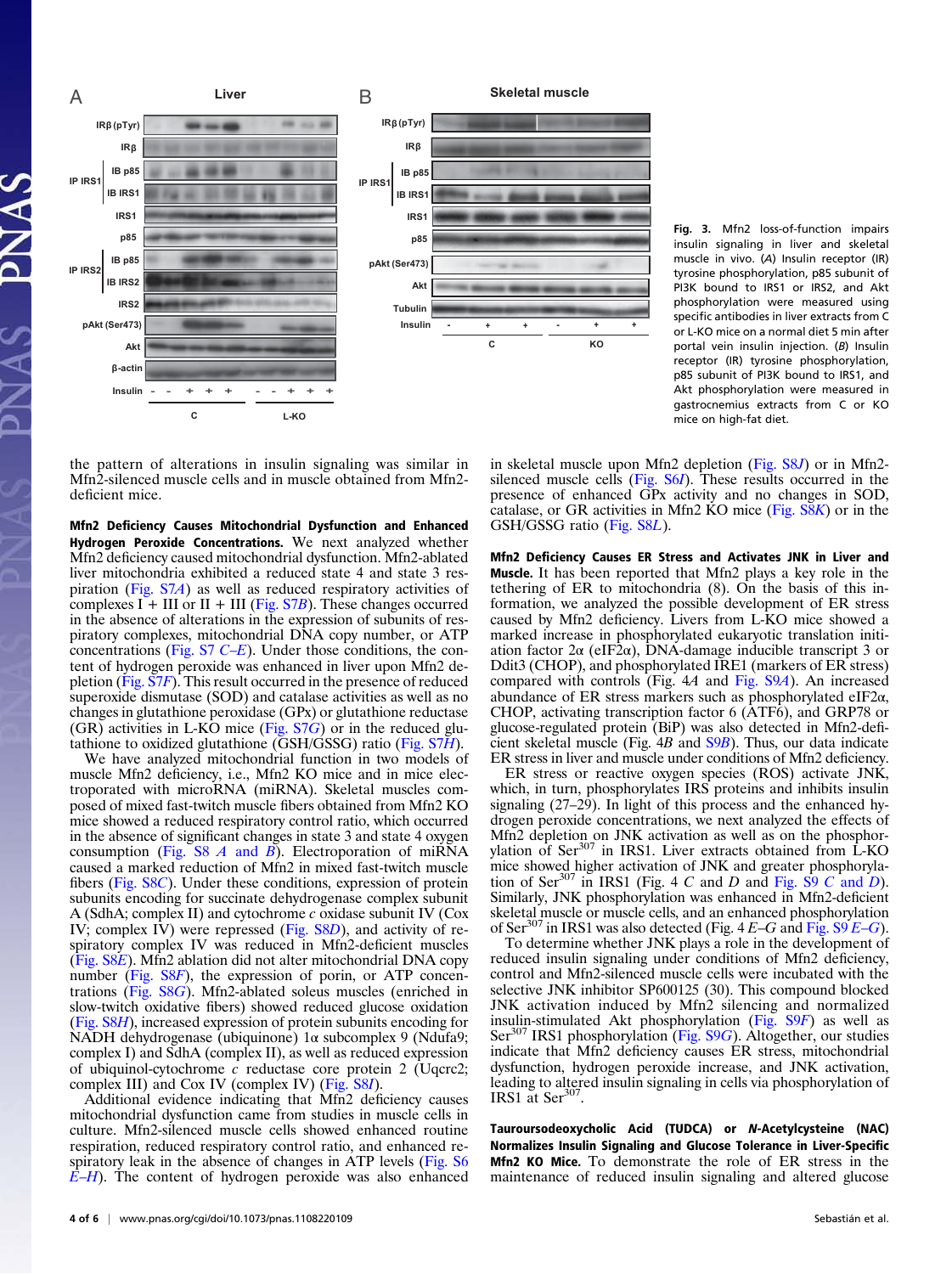

Fig. 4. Mfn2 ablation causes ER stress and JNK activation. (A–B) ER stress markers were evaluated in liver from C and L-KO mice (A) and in skeletal muscle from C and KO mice (B). (C–G) Western blot analysis of pJNK was performed in liver of C and L-KO mice (C), skeletal muscle from C and KO mice (E), and L6E9 myotubes (F). Ser 307 phosphorylation of IRS1 was analyzed in livers from C and L-KO mice (D) and L6E9 myotubes (G).

disposal in L-KO mice, we performed rescue studies with the chemical chaperone TUDCA. Wild-type or L-KO mice were treated or not treated with TUDCA for 3 wk as reported (31). As expected, TUDCA treatment normalized CHOP and phosphorylated IRE1 levels [\(Fig. S10](http://www.pnas.org/lookup/suppl/doi:10.1073/pnas.1108220109/-/DCSupplemental/pnas.201108220SI.pdf?targetid=nameddest=SF10)A). TUDCA normalized JNK phosphorylation in L-KO mice and reduced hydrogen peroxide levels even below basal values in L-KO mice but not in controls (Fig.  $S10 B-C$ ). Under these conditions, TUDCA also normalized Ser<sup>307</sup> IRS1 phosphorylation and insulin-stimulated insulin receptor or Akt phosphorylation in L-KO mice [\(Fig. S10](http://www.pnas.org/lookup/suppl/doi:10.1073/pnas.1108220109/-/DCSupplemental/pnas.201108220SI.pdf?targetid=nameddest=SF10) D–F and [Fig. S11\)](http://www.pnas.org/lookup/suppl/doi:10.1073/pnas.1108220109/-/DCSupplemental/pnas.201108220SI.pdf?targetid=nameddest=SF11). In keeping with this profile, TUDCA treatment also normalized glycemia and glucose tolerance of L-KO mice [\(Fig.](http://www.pnas.org/lookup/suppl/doi:10.1073/pnas.1108220109/-/DCSupplemental/pnas.201108220SI.pdf?targetid=nameddest=SF10) S10 G [and](http://www.pnas.org/lookup/suppl/doi:10.1073/pnas.1108220109/-/DCSupplemental/pnas.201108220SI.pdf?targetid=nameddest=SF10)  $\overline{H}$ ). Altogether, our studies indicate that Mfn2 deficiency causes ER stress, and this process participates in the alterations of glucose disposal and deficient insulin-signaling in liver-specific Mfn2 KO mice.

Next we studied whether the metabolic effects linked to hepatic Mfn2 ablation were sensitive to antioxidants. Control and L-KO mice were treated for 3 wk with NAC in the drinking water (1% wt/vol). NAC treatment reduced hydrogen peroxide concentrations in control and L-KO mice so that differences between groups were no longer detectable ([Fig. S12](http://www.pnas.org/lookup/suppl/doi:10.1073/pnas.1108220109/-/DCSupplemental/pnas.201108220SI.pdf?targetid=nameddest=SF12)A). NAC treatment normalized CHOP levels and reduced phosphorylated IRE1 in L-KO mice below control values ([Figs. S12](http://www.pnas.org/lookup/suppl/doi:10.1073/pnas.1108220109/-/DCSupplemental/pnas.201108220SI.pdf?targetid=nameddest=SF12)B and [S13\)](http://www.pnas.org/lookup/suppl/doi:10.1073/pnas.1108220109/-/DCSupplemental/pnas.201108220SI.pdf?targetid=nameddest=SF13). NAC also prevented the enhanced JNK phosphorylation in L-KO mice [\(Figs. S12](http://www.pnas.org/lookup/suppl/doi:10.1073/pnas.1108220109/-/DCSupplemental/pnas.201108220SI.pdf?targetid=nameddest=SF12)C and [S13](http://www.pnas.org/lookup/suppl/doi:10.1073/pnas.1108220109/-/DCSupplemental/pnas.201108220SI.pdf?targetid=nameddest=SF13)). Under these conditions, NAC<br>normalized Ser<sup>307</sup> IRS1 phosphorylation or Akt phosphorylation in L-KO mice, whereas it only partially rescued insulin receptor phosphorylation (Figs.  $S12 \overline{D}-F$  and  $S13$ ). Furthermore, NAC treatment also normalized glycemia and glucose tolerance of L-KO mice (Fig.  $S12$  G and  $H$ ).

## **Discussion**

A major conclusion of this study is that Mfn2 regulates insulin signaling and insulin sensitivity in muscle and liver tissues. Here, we demonstrate that Mfn2 deficiency in mice induces susceptibility to develop insulin resistance in response to both age and HFD treatment. These data fit with the observations that muscle Mfn2 is repressed in human obesity or in type 2 diabetes (13, 14) and allow us to propose that Mfn2 is a regulator of in vivo insulin sensitivity and a potential target in diabetes drug development.

L-KO mice showed glucose intolerance, which is, at least in part, attributable to an increased hepatic gluconeogenesis. In this regard, we detected an increased expression of gluconeogenic genes, such as pyruvate carboxylase, PEPCK, and glucose 6 phosphatase, and regulators of gluconeogenesis, such as  $PGC-1\alpha$ (32), in livers from L-KO mice. In addition, an increased capacity to dephosphorylate and, consequently, reactivate CRTC2 in response to short-term fasting as well as a reduced capacity of insulin to phosphorylate and, therefore, inhibit FoxO1 were observed in livers from L-KO mice. Given the capacity of PGC-1α and CRTC2 to coactivate CREB (25, 33, 34), as well as the observations that ER stress triggers the dephosphorylation of CRTC2 in cultured cells (35), we favor the idea that Mfn2 loss of function triggers ER stress, which causes dephosphorylation of CRTC2 and further activation of CREB.

Mfn2 deficiency in skeletal muscle was associated with a pattern of insulin resistance in 12-mo-old mice and glucose intolerance after HFD. Under these conditions, euglycemic-hyperinsulinemic clamp studies suggested a higher rate of hepatic glucose production and reduced glycogen synthesis in muscle from Mfn2 KO mice. Whether the hepatic changes are because of the fact that Mfn2 is downregulated in livers from Mfn2 KO mice deserves further analysis.

Mfn2 deficiency reduces insulin signaling in muscle and liver tissues and induces susceptibility to develop insulin resistance. In this connection, we provide evidence that Mfn2 deficiency causes enhanced hydrogen peroxide concentrations, altered ROS handling, and mitochondrial dysfunction in both liver and muscle. In parallel with a greater ROS production, Mfn2 deficiency caused enhanced JNK phosphorylation as well as higher phosphorylation of IRS1 at Ser<sup>307</sup>, which is consistent with prior findings in- $\alpha$ , which is consistent with prior findings indicating that ROS activates JNK through apoptosis signal-regulating kinase 1 (ASK1) and that JNK phosphorylates and inactivates IRS proteins at Ser<sup>307</sup> (27–29). Additional demonstration of the concept that Mfn2 deficiency leads to insulin resistance via ROS production and JNK activation came from the use of the antioxidant compound NAC or the JNK inhibitor SP600125. Incubation of Mfn2-silenced muscle cells with SP600125 normalized Ser<sup>307</sup> phosphorylation of IRS1 and insulin-stimulated Akt phosphorylation. Furthermore, chronic treatment with NAC normalized insulin signaling and glucose tolerance in L-KO mice. Altogether, our data support the view that Mfn2 deficiency causes mitochondrial dysfunction, which leads to enhanced ROS production, enhanced JNK activity, and inactivation of IRS1, a key protein in insulin signaling.

Mfn2 ablation caused mitochondrial dysfunction as well as alterations in mitochondrial morphology both in liver and in skeletal muscle. Hepatocytes from L-KO mice showed mitochondria that were organized in clumps rather than showing a normal elongated morphology. Transmission electron microscopic observation of hepatic ultrathin sections confirmed the increased presence of spherical mitochondria in L-KO mice. The existence of larger mitochondria was also detected by electron microscopy in skeletal muscles from Mfn2 KO mice. Alterations in mitochondrial morphology associated with Mfn2 ablation have also been reported in cardiomyocytes (36), Purkinje cells (37), and mouse embryo fibroblasts (38). Mitochondria are usually larger in diameter and appear round upon ablation of Mfn2 compared with the elongated, tubular mitochondria detected in control conditions, and this